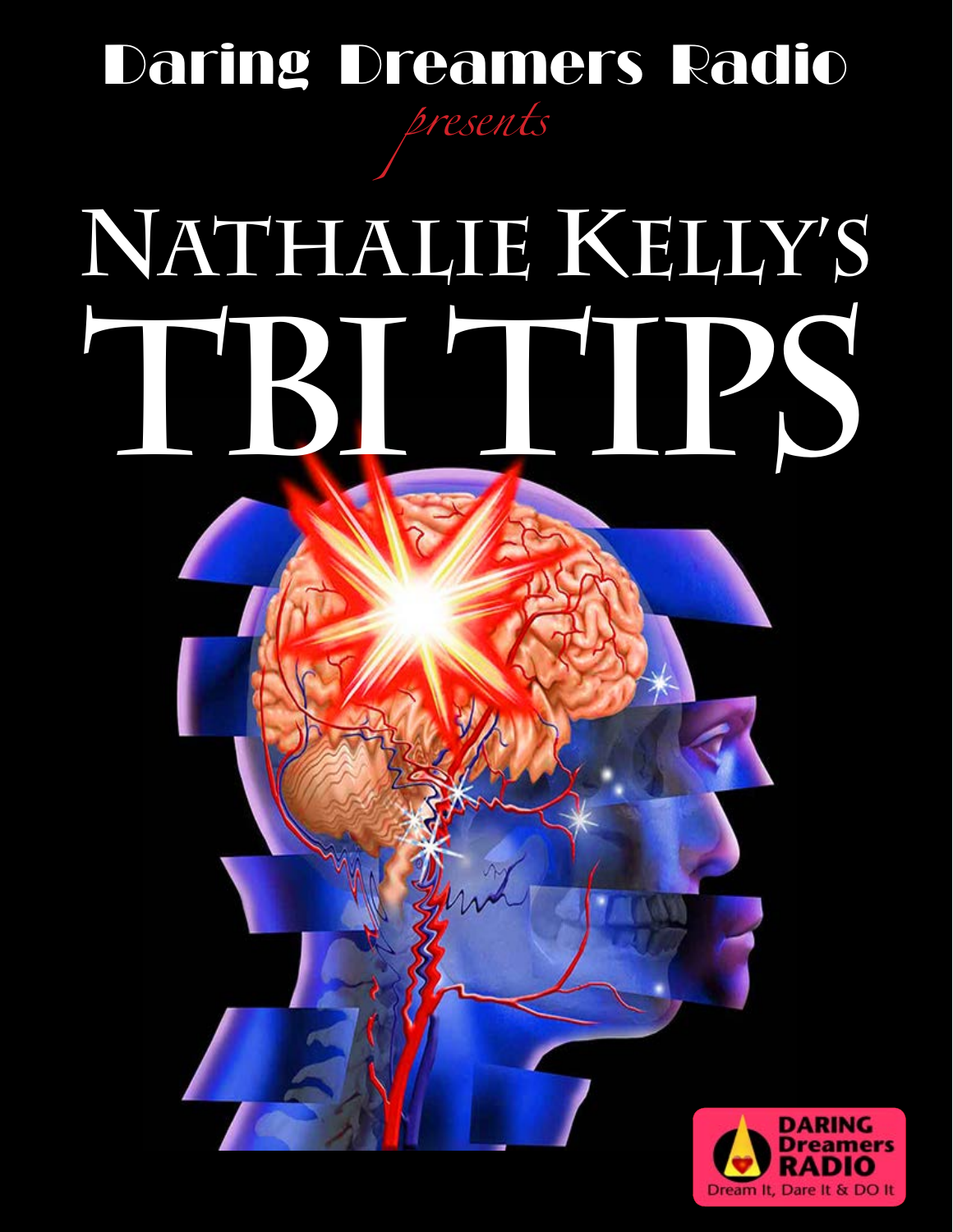# Daring Dreamers Radio

*presents*

# the TBI Coach **NATHALIE KELLY'S TBI TIPS**

Here are just a few things I wish I'd known when I sustained a Traumatic Brain Injury in 2010.

I learned that, in many cases, since the damage done to the brain is so microscopic, it won't show up on a CT scan or MRI.

Many times I heard this from doctors who couldn't figure out what was wrong with me: "have you seen a psychiatrist?"

If you've heard that, too, just take that as a message that that's the wrong doc for you - he just hasn't had the education or training that would enable him to help you. Keep seeking ones that actually know what might be going on with you.

Your personality can be completely stripped away. Who you felt you were is gone, offline now. So you get to ask yourself, who am I now? It can actually be freeing - you get to create the you that you like best.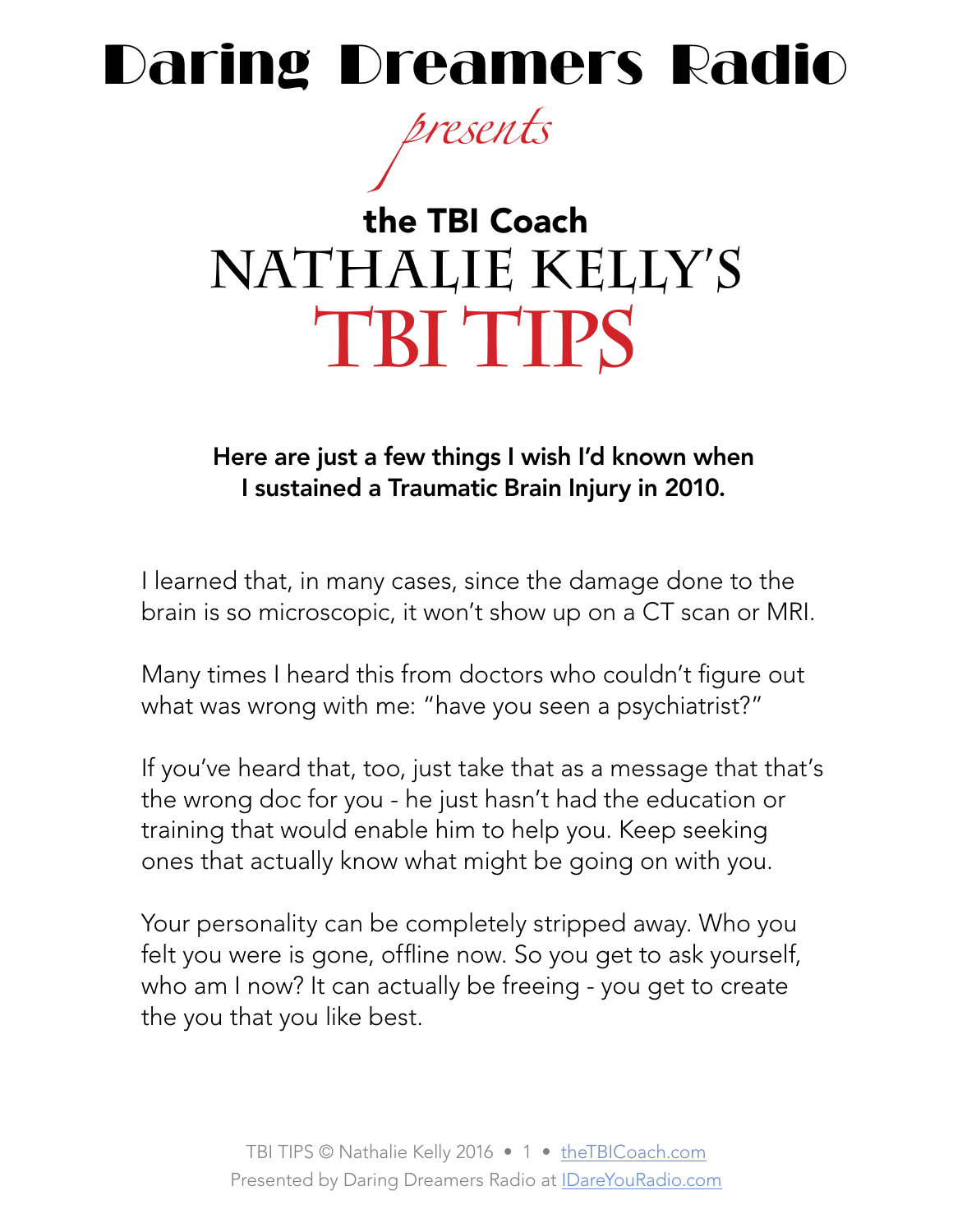Your ability to think, and your thinking itself, may change radically. If it does, know that you're probably not crazy—your brain just functions differently now.

You may become hypersensitive to electrical pulses, the way dolphins are. You may feel your brain and body are zinging with so much energy zipping through you that you can't sleep or feel settled in your body.

You may have been affected by the energy from what is called "dirty electricity." Cell phones, computers and other electronic devices may be upsetting your system. Stay away from them as much as you can as you heal.

Get barefoot and onto the earth! This helps the static you feel in your body and head to even out and get dispersed by the interaction with the calming electrical field of the earth. Believe it or not, hugging trees helps, too.

#### Having a brain injury can affect your:

| heart rate                        | hormones  |
|-----------------------------------|-----------|
| balance                           | sight     |
| hearing                           | digestion |
| your cognitive ability  and more. |           |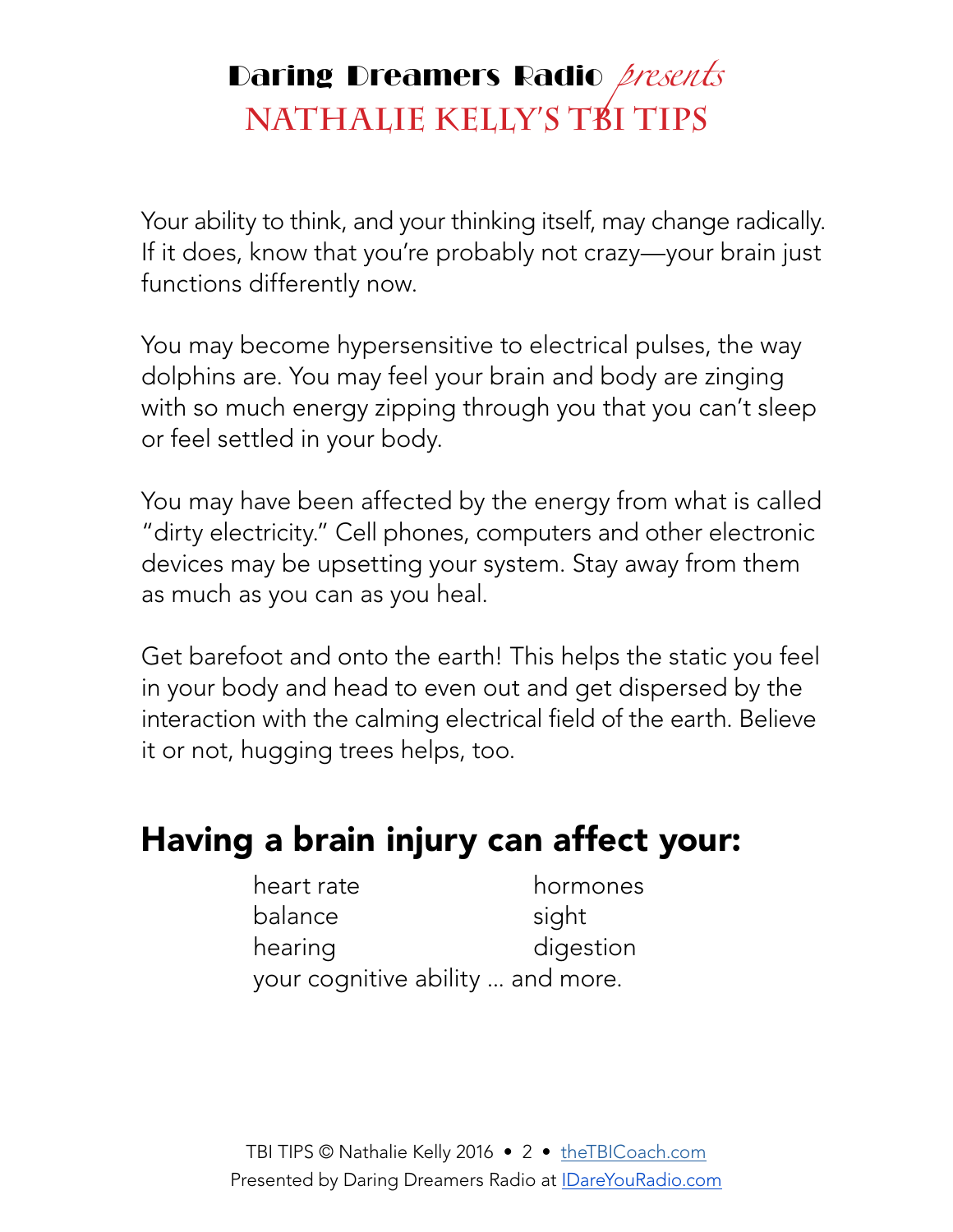#### Here are some of the symptoms:

 Low-grade headaches that won't go away Having more trouble than usual: Remembering things Paying attention or concentrating Organizing daily tasks Making decisions and solving problems Slowness in thinking, acting, speaking, or reading Getting lost or easily confused Neck pain Feeling tired all the time, lack of energy

Change in sleeping pattern:

 Sleeping for longer periods of time than before Trouble sleeping or insomnia Loss of balance, feeling light-headed or dizzy Increased sensitivity to sounds, lights, distraction Blurred vision or eyes that tire easily Loss of sense of taste or smell Ringing in the ears Change in sexual drive

Mood changes:

 Feeling sad, anxious or listless Being easily irritated or angry for little or no reason Lack of motivation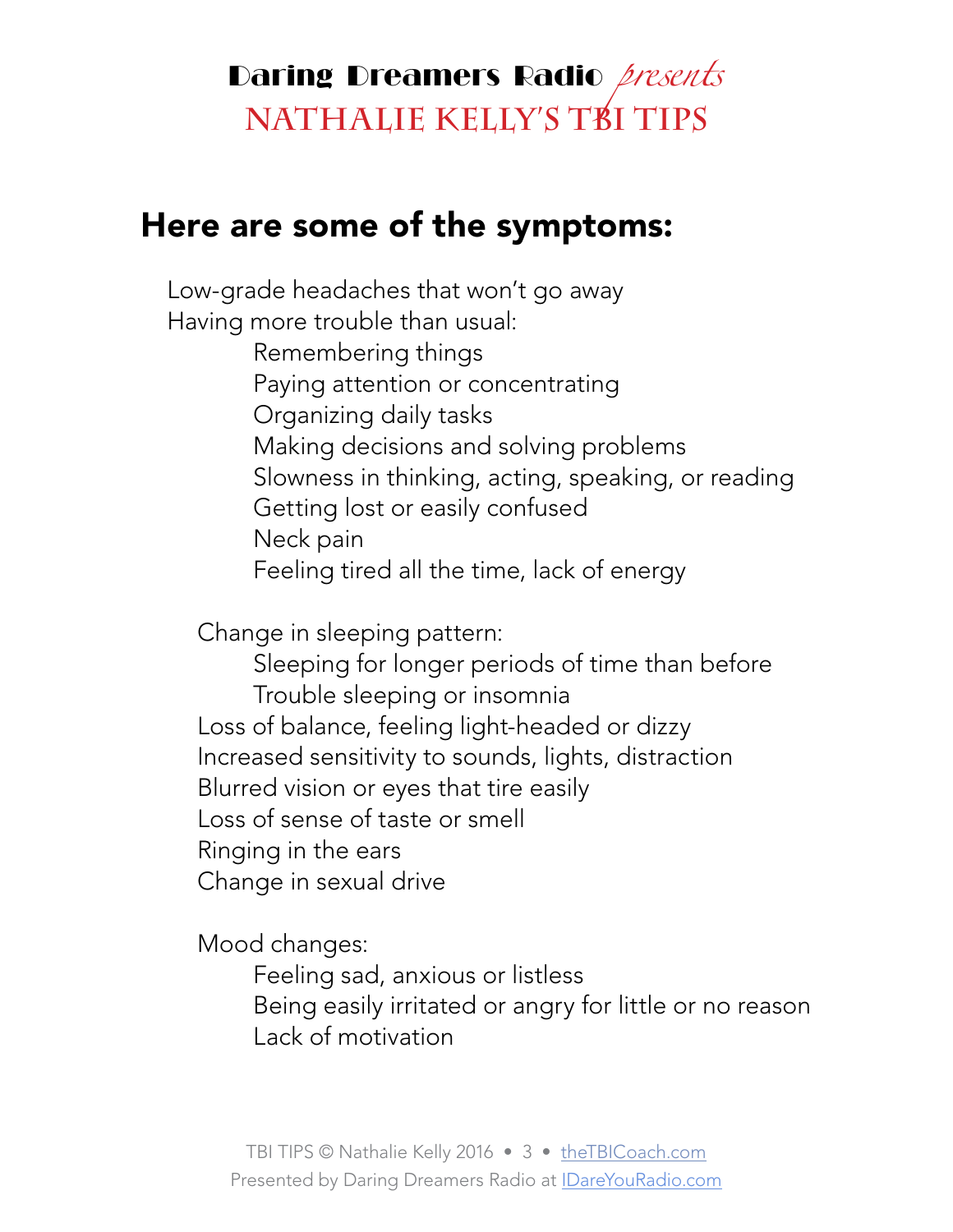#### COMMON COMPLAINTS

Feeling like you're not you anymore You're 'gone' and you can't find yourself. Not feeling like you're the boss in your body anymore. Who's running the show, then?

Feeling isolated Having a hard time receiving help.

#### IT'S HELPFUL to LEARN

How to receive graciously

Letting go of the need to give or contributing - it's time to receive help and heal!

#### EVERY BRAIN INJURY IS DIFFERENT

Our amazing brains control every aspect of our bodies, as well as our thoughts, and emotions.

While there are many similarities, the problems and issues that you are experiencing may not be exactly the same for others. Your issues will depend on what part of your brain was injured.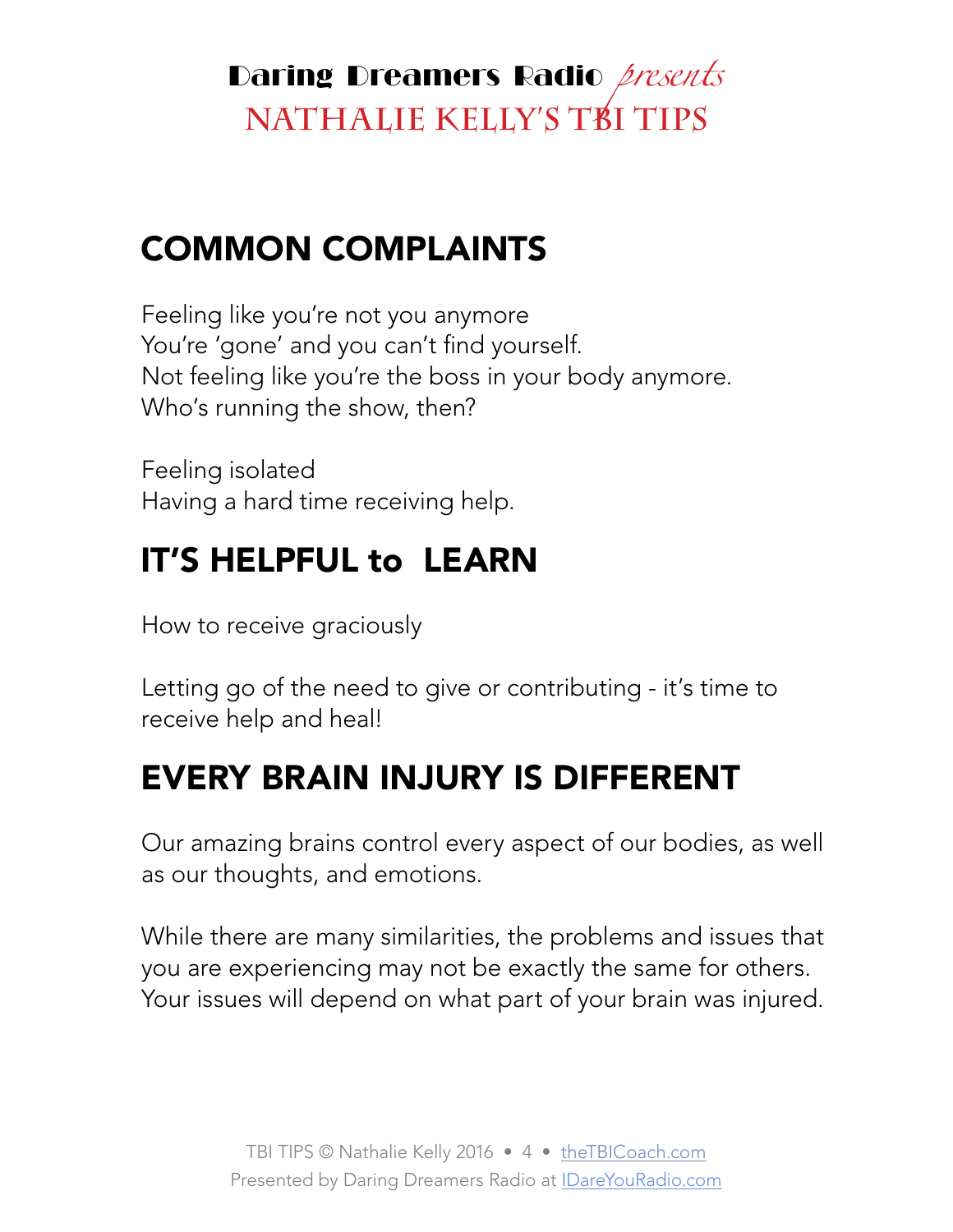#### Your TBI is as unique as you are.

That means you need to advocate for your own issues. Do not assume people already know what they are, or even how to address or fix them.

It also means you have to be your own detective in figuring out the new you. I know that sounds crazy and impossible with your injured brain. That is why I set up my YouTube Channel to help you: [theTBICoach.com](http://theTBICoach.com)

#### NEVER LISTEN to "NEVER"!

We are living in an exciting time in history for brain injuries. Brain injuries are on the verge of a Renaissance.

With an increase of TBI Awareness in the media, medicine is paying attention—new testing, treatments and innovations are being developed all the time.

#### Your patient and ongoing persistence in seeking out new treatments and ways of improving your brain will make a huge difference in your recovery.

People get better all the time who were told they could not. You, too, could be one of those miracles!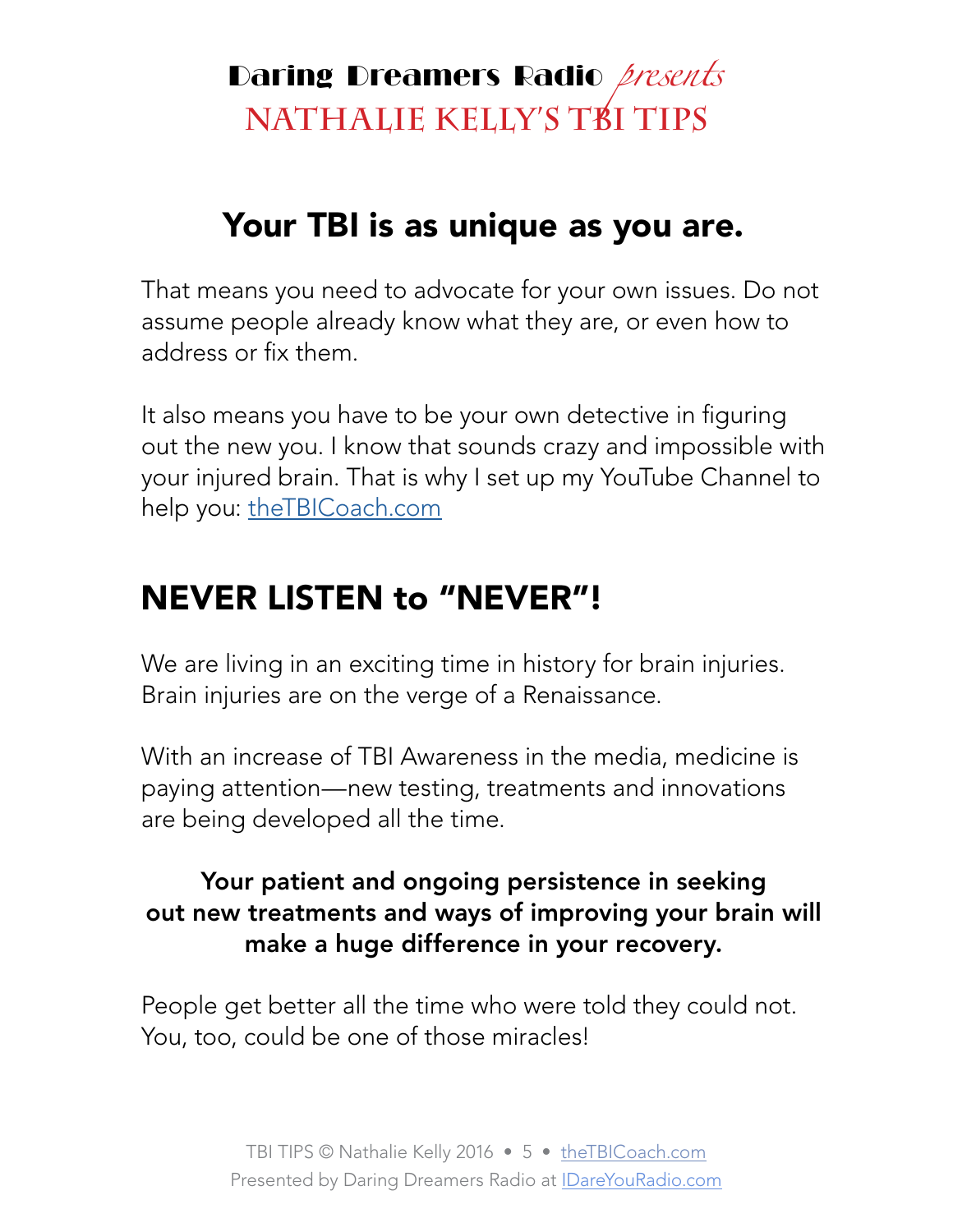## NEUROPLASTICITY

Any doctor trained before 2005 was probably taught that the brain never restores itself and never gets better. Take that with a grain of salt. We now know that this is not true! Your doctor was probably not trained with modern scientific understanding of neuroplasticity.

#### 'Neuroplasticity' is the brain's ability to constantly change and evolve according to the input it is given.

Your brain is constantly evolving. The input you give it will make all the difference. The acceptance of this idea is very, very new, and not well understood yet by modern medicine.

Searching for the right doctors from the beginning will help save your very precious energy.

DO THIS NOW: find and go to your own state's Brain Injury Association. They should know of doctors and treatments in your area that have helped others with TBI.

They may also offer support groups, which can be invaluable. Not only will a support group make you feel less alone, but you will learn so much from others who live with brain injuries. They are "the real experts" on how to live with a TBI.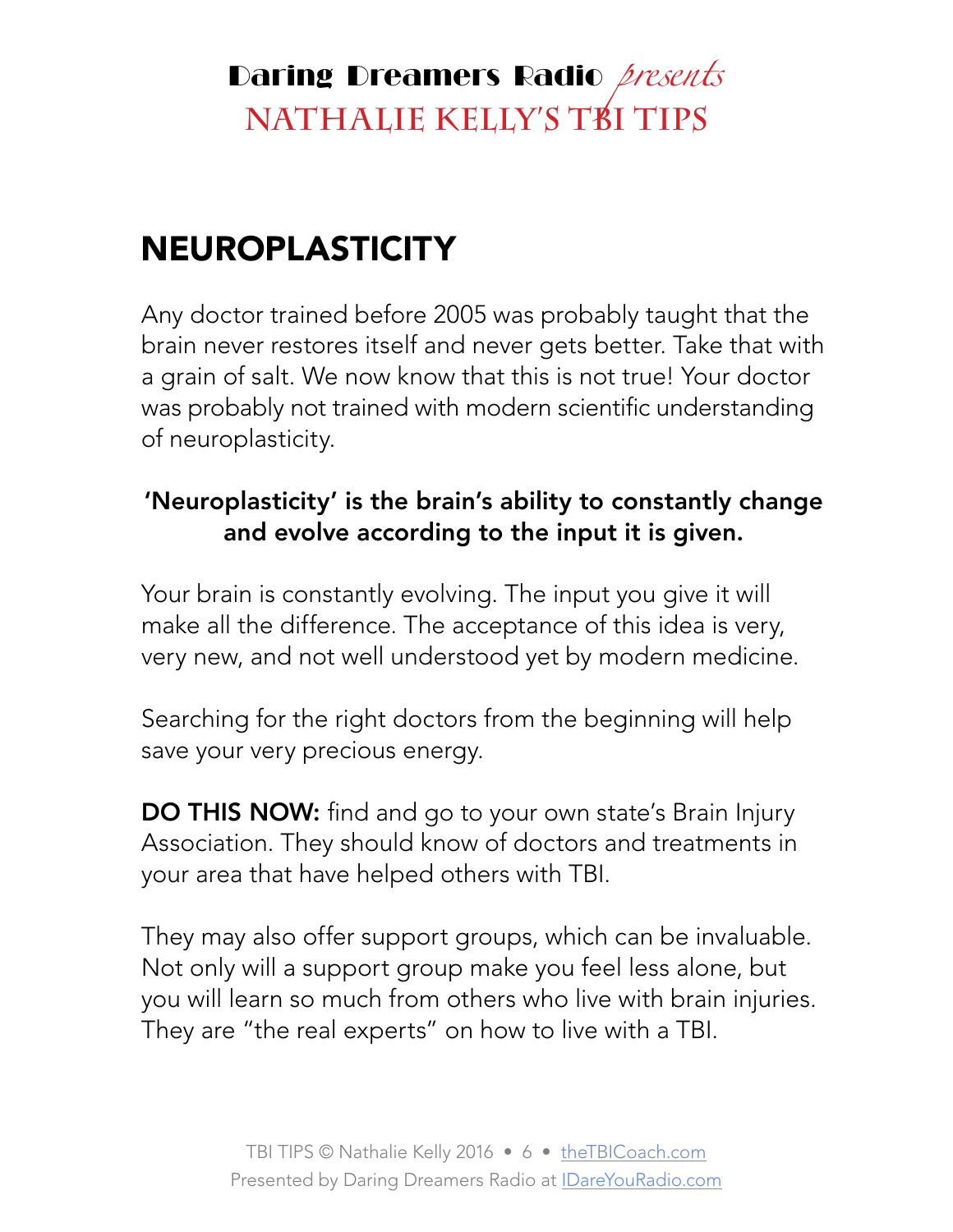#### STRESS IS YOUR ENERMY REST IS YOUR FRIEND

You have a Nervous System injury. The more you can make up your mind to shift out of the constant and perpetual fightflight-freeze response, and into deep relaxation and rest, the better your brain will function. This is true for everyone, of course, but it is especially important for you!

#### Give yourself all the help you can get to increase your brain function.

#### Things that improve brain function are:

proper nutrition exercise increased oxygen neurofeedback vision therapy and stress reduction methods such as deep breathing yoga or meditation. EMDR and EFT may be very helpful with releasing the trauma locked in your body.

My videos cover many of these topics! [theTBICoach.com](http://theTBICoach.com)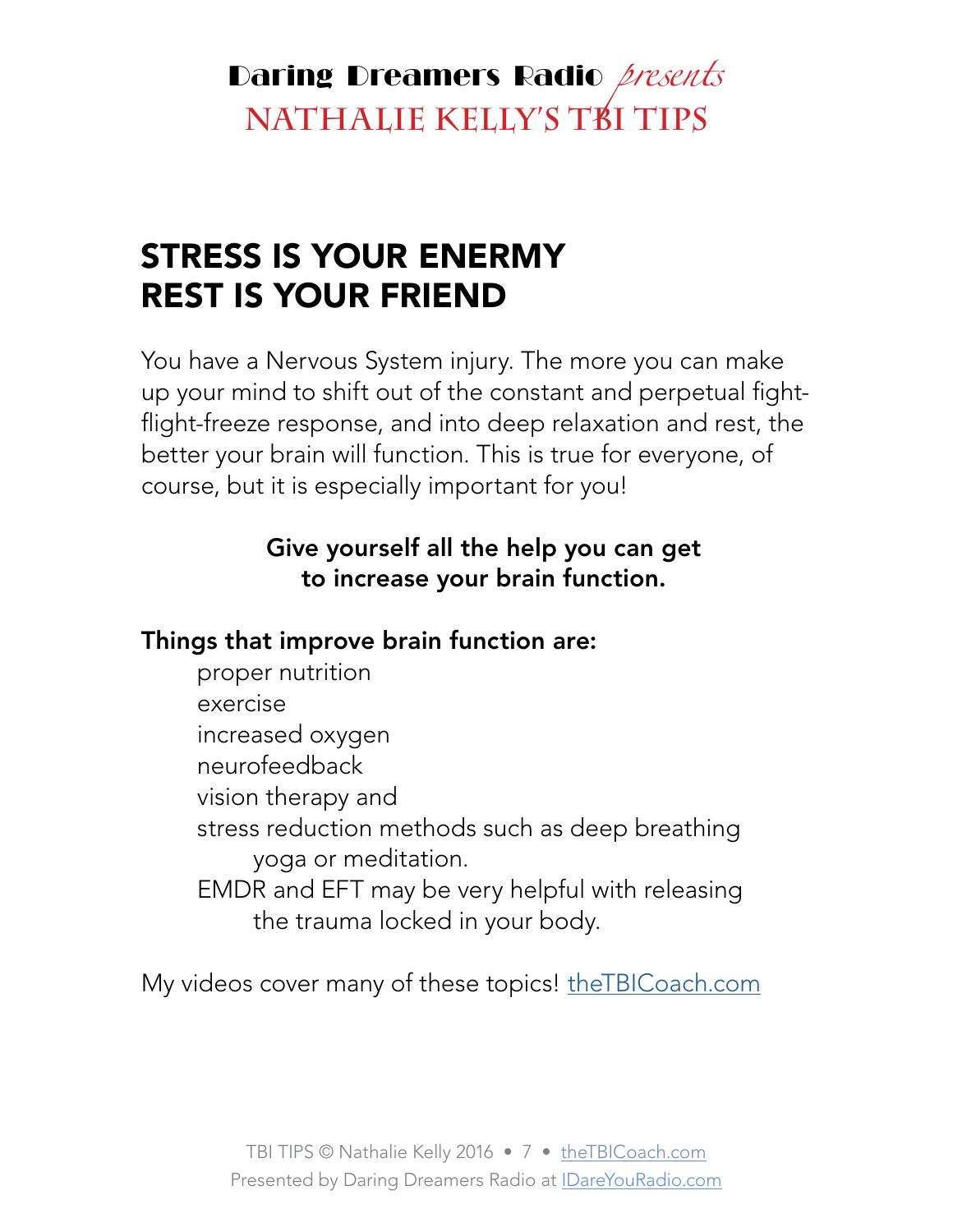### MEDITATE!

I have been guiding meditations for over 20 years, and now create meditations specifically for TBI. Plus, there are many free guided meditations on YouTube you can start with.

#### YOU ARE UNIQUE & SPECIAL JUST BEING YOU

Learn to value yourself.

You do not have to have an important job or make lots of money to be valuable.

Your presence alone can be a contribution to the world.

Learn to smile and others will smile with you. Learn to be kind, and you will get kindness back. Learn to love yourself and the world will love you. Learn to give love to others—the world will give you love RIGHT back.

#### REMEMBER

#### Healing is a marathon, not a sprint.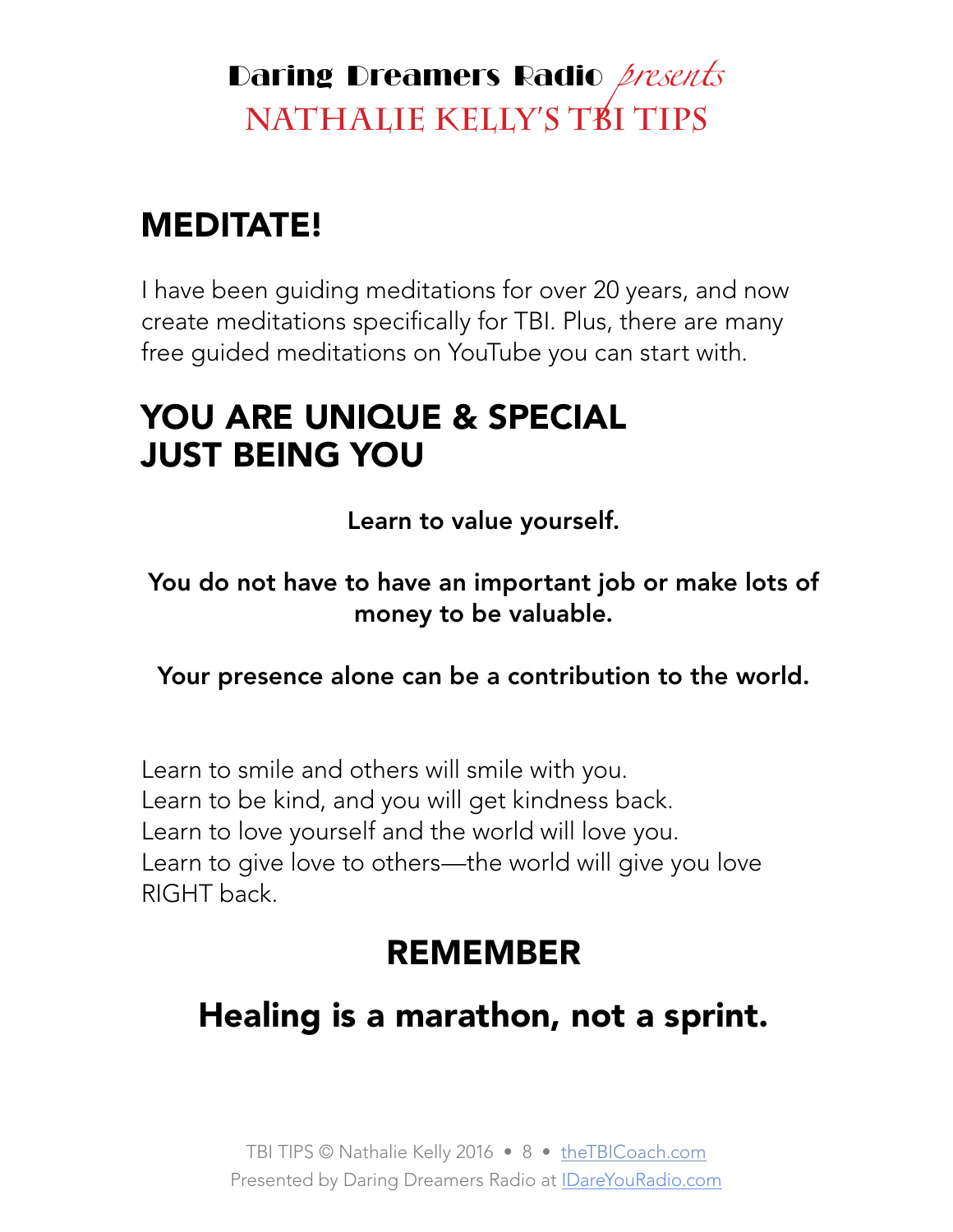In order to pace yourself for the long run, it helps to celebrate *every* baby step of improvement along the way.

Make a big deal of each one, cheer yourself on, and others will celebrate and cheer you on, too.

#### REMEMBER:

"It's the energy we bring to the party that is perhaps our most important contribution."

#### RESOURCES

Your state's Brain Injury Association Brain injury support groups

Dr. Laurie Chaikin: [opttorehab.com](http://opttorehab.com)

BalanceWear jacket: [motiontherapeutics.com](http://motiontherapeutics.com)

**Discharge energy**—walk on the earth barefoot: [earthing.com](http://earthing.com)

Dr. Jill Bolte Taylor: [drjilltaylor.com](http://drjilltaylor.com) book: *My Stroke of Insight*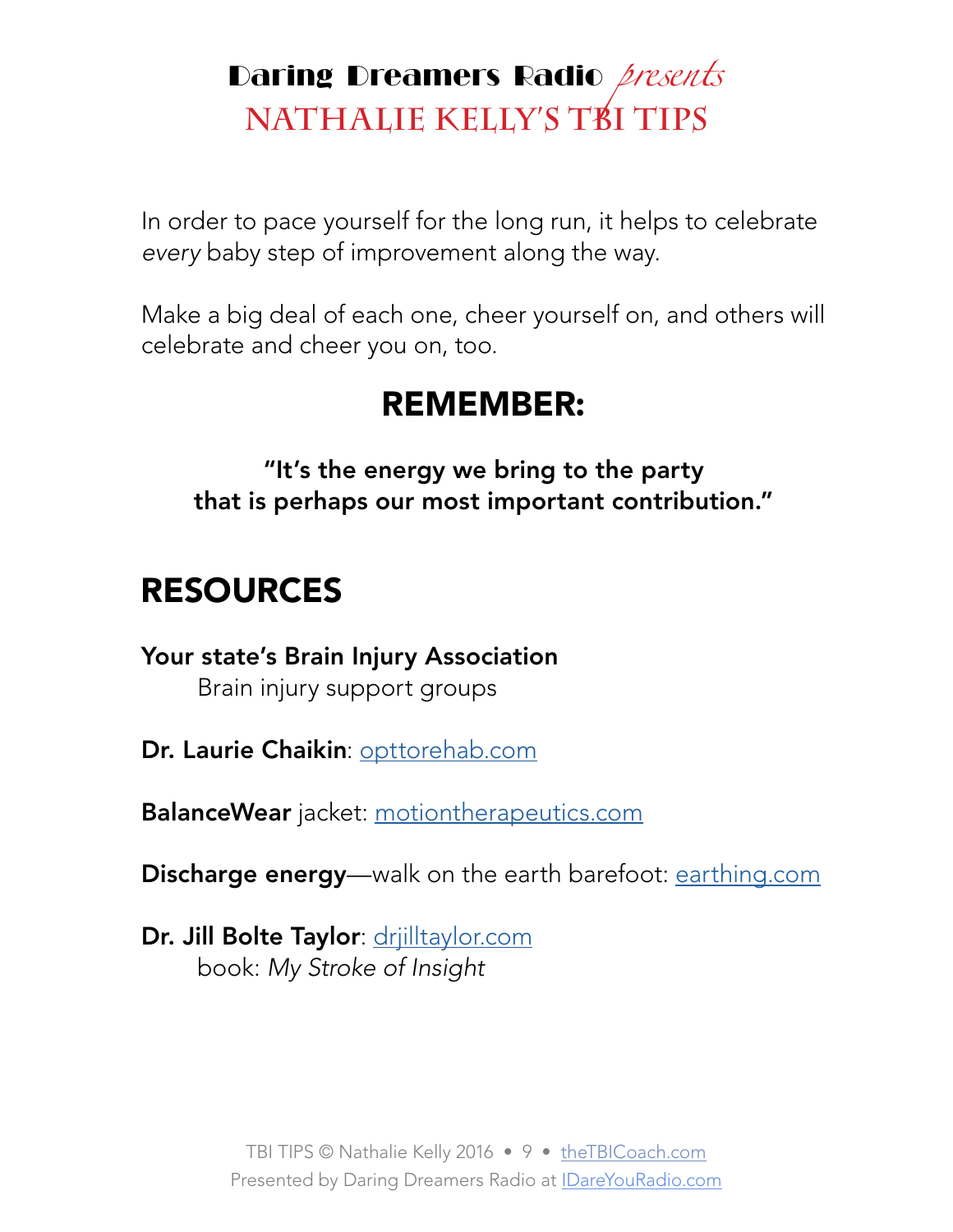## EXTRAS:

*Source: Articles on Betty Clooney Center website. Serving Persons with Traumatic Brain Injury Since 1983. BCFTBI.org* 

There are symptoms of brain injury which may occur and be obvious to the caretakers of the injured. However, some may be very subtle and irritating to those directly involved.

The following are some normal deviations that may be experienced in varying degrees as a result of this insult to the brain, regardless of how one acted before. Some of the following may or may not occur at all. In order to better understand ourselves and other others with brain injury: three primary areas that may be involved.

#### **COGNITIVE**

• Decreased job or school performance due to the inability to correctly and quickly process information and for numerous other reasons.

- Memory loss or impairment: short and/or long term.
- Inability or reduced efficiency to track: impaired ability to maintain a steady train of thought simultaneously and/or reduced efficiency to switch smoothly between different lines of thought.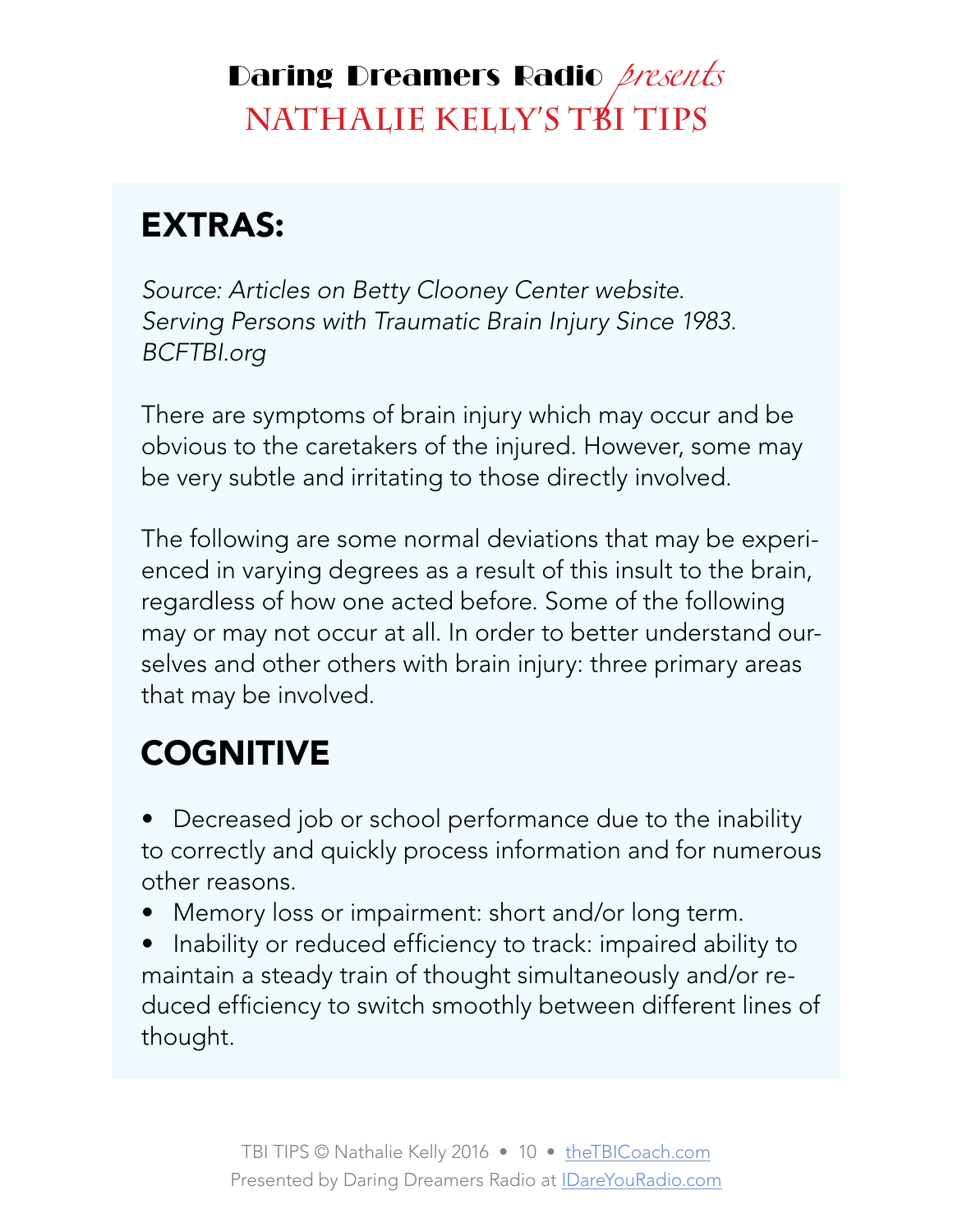- Mental inflexibility.
- Feeling of vulnerability and loss of control.
- Excessive daydreaming.
- Getting lost easily, disoriented to surroundings.
- Difficulty reading simple directions
- Difficulty following and completing directions.
- Difficulty with simple math calculations.
- Inability to generalize.
- Persistence: refusing to give up, or finding it difficult to give up.
- Indecisiveness: impaired decision-making ability;

for example, in response to the question, "What do you want to do?" The response: "I dunno, whatever you want to do."

- Wandering: leaving a designated area due to being distracted.
- Inability or reduced efficiency to sequence: impaired ability to plan one's actions and do them in the correct order.

• Inability or reduced efficiency to see the whole picture; for example, in a work setting, the ability to see how your work affects the entire organization or other co-workers.

## PHYSICAL

• Extreme mental and/or physical fatigue; for example, more effort is required to do anything, even staying awake doing sedentary work.

• Reading, comprehension and locomotion decreased.

• Possible lack of muscular coordination, balance and visual problems, speech impediments and inability to coordinate speech and salivary glands.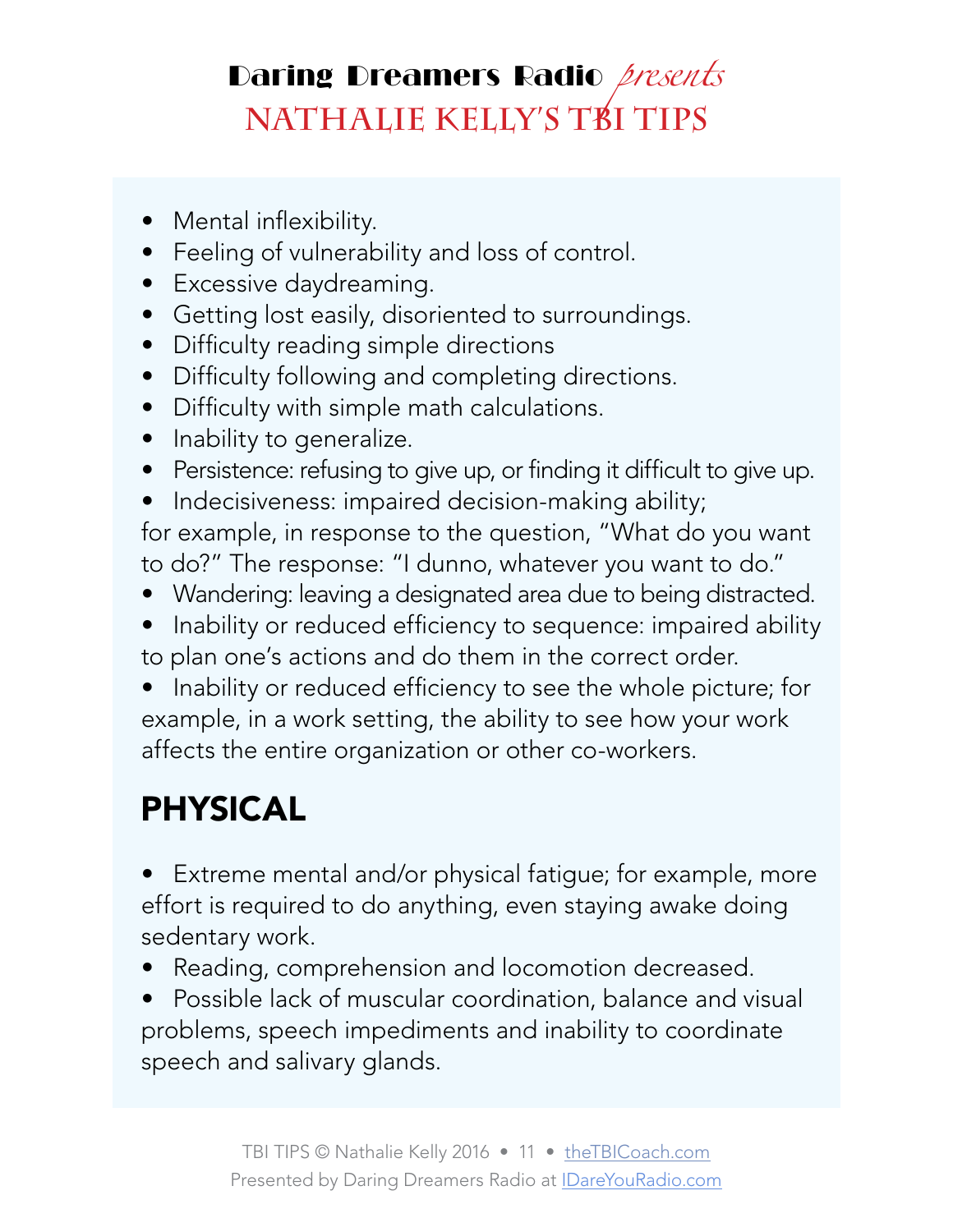- Seizure activity.
- Insomnia
- Physical deficits, including some or all of the following: Impaired small motor control Hemiparesis Alteration in "side" domination (right, left-handedness) Decreased bowel and /or bladder control Altered awareness in smell or taste Increased sensitivity to sound Pervasive efficiency to regular food intake Inability to detect illness
- Photo sensitivity: an increased fatigue level with decreased amount of light.
- Decreased sensitivity to pain.

## BEHAVIORAL / PSYCHOLOGICAL

- Lowered stress tolerance: frequent severe and periodic mood changes that result in mood swings and/or melancholy attitudes, irritability.
- Lack of initiative: failure to direct new activities or prompt self-action.
- Reduced maturity and responsibility: not willing to conform to societal mores—failure to assume responsibility for one's action.
- Lack of inhibition: diversion from accepted sexual practices, use and expressions of language.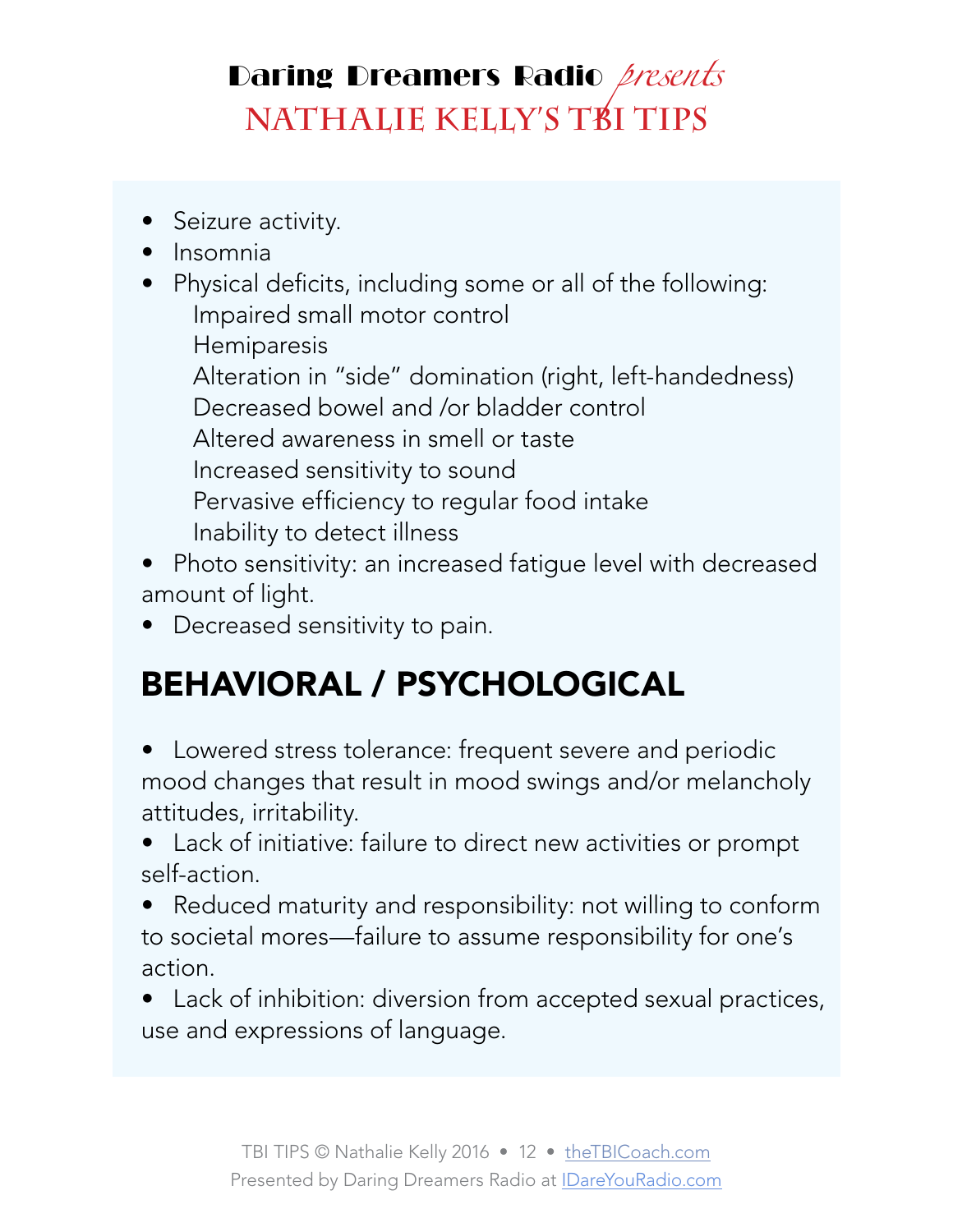- Marital /family conflict
- Reduced self-esteem.
- Emotional liability: excessive anger and/or uncontrollable laughter or crying.
- Paranoid feelings.
- Overly polite, solicitous.
- Isolation
- Over-sensitivity.
- Heightened defense mechanism.
- Escapism through food, drugs or alcohol.
- Decreased awareness of deficits.
- Denial of deficits.
- Diminished or total loss of expectation (apathy).
- Lack of motivation.

## DANGER SIGNS

In rare cases, along with a brain injury, a dangerous blood clot may form on the brain and crowd the brain against the skull. Contact your doctor or emergency department right away if, after a blow or jolt to the head, you have any of these danger signs:

- Headaches that get worse
- Weakness, numbness, or decreased coordination
- Repeated vomiting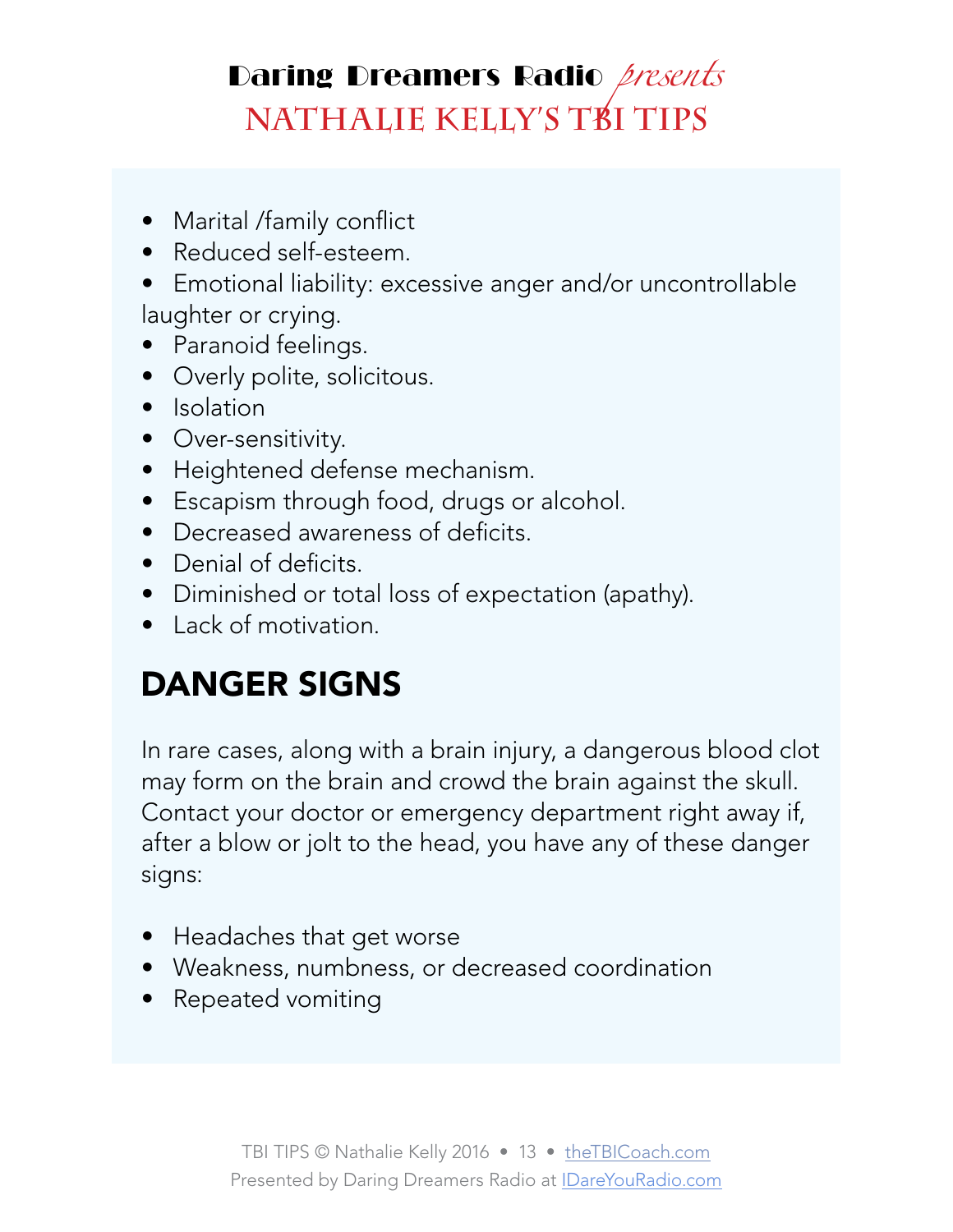The people checking on you should take you to an emergency room right away if you:

- Cannot be awakened
- Have one pupil (the black part in the middle of the eye) larger than the other
- Have convulsions or seizures
- Have slurred speech
- Are getting more and more confused, restless, or agitated

*Thank you Betty Clooney Center: BCFTBI.org*

I hope this information and these ideas and tips are helpful to you in your own or for another's search for wellness.

Please feel free to share this little booklet with people you feel might benefit from it—thanks.

And I would love to hear what you might add to the list!



TBI TIPS © Nathalie Kelly 2016 • 14 • [theTBICoach.com](http://theTBICoach.com) Presented by Daring Dreamers Radio at *IDareYouRadio.com*